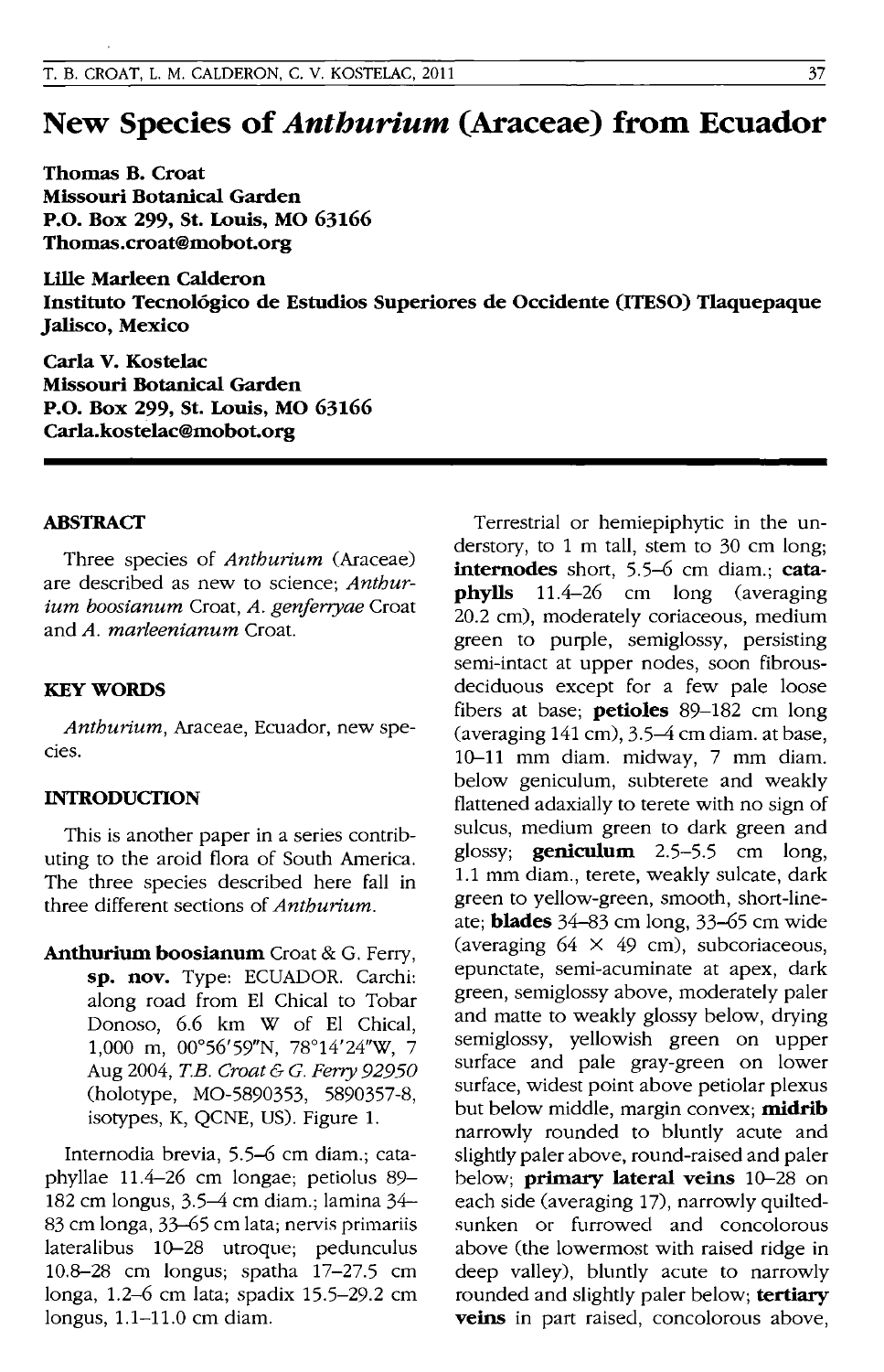

A-D. Anthurium boosianum Croat. (Croat 100933). A. Habit. B. Leaf blade, Fig. 1. adaxial surface. C. Stem with inflorescence showing cataphylls and base of petioles. D. Infructescence.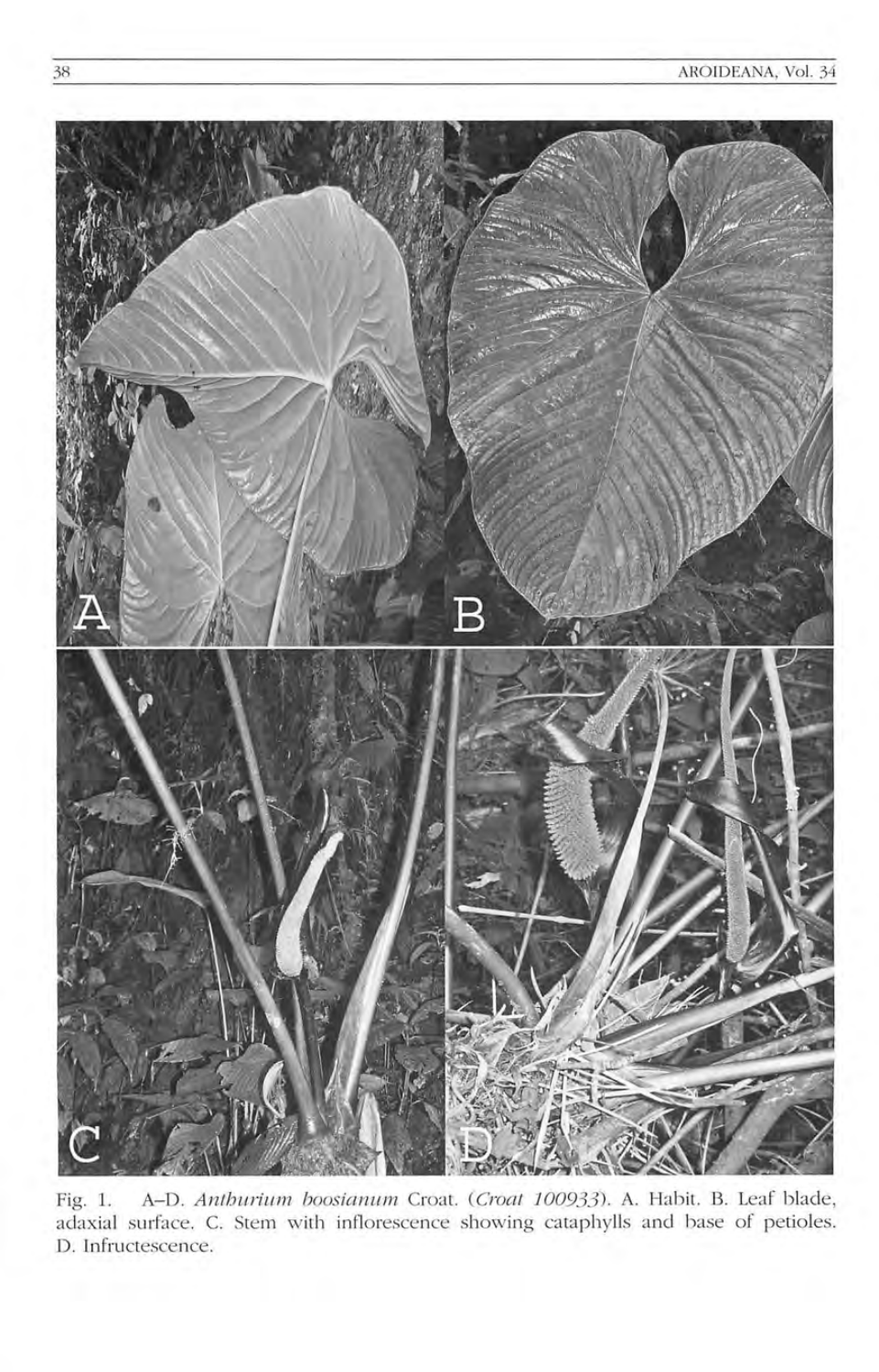prominulous and concolorous below; **collective veins** arising from the 4<sup>th</sup> pair of basal veins, 2-3.5 mm from the margin; **anterior lobe** 25-65 cm long (averaging 45 cm), broadest somewhat above petiole attachment; **posterior lobes** 16-31 cm long, 9.5-27 cm wide; **sinus** hippocrepiform to spathulate, 12.5-19 cm deep (averaging 16.5 cm), 6-7 cm wide; **basal**  veins 7-8 pairs, 1<sup>st</sup> pair free to the base, 5<sup>th</sup> and higher order pairs coalesced to 5.5 cm; **posterior rib** markedly curved, naked for 4.5-13 cm; surfaces moderately smooth and epunctate on both sides. INFLORES-CENCE erect; **peduncle** erect, terete, 10.8- 28 cm long (averaging 19 cm), purplish, semiglossy; **spathe** subcoriaceous, shiny dark purple, erect to spreading, glossy outside, semiglossy to weakly glossy inside, 17-27.5 cm long, 1.2-6 cm wide (averaging  $21.3 \times 2.8$  cm), reflexed and slightly curled under; **spadix** 15.5-29.2 cm long, 1.1-11.0 cm diam. at base, .8- 2.5 cm diam. midway (averaging 21.3  $\times$ 1.6 cm), .4-1.9 cm diam. at 1 cm from tip, creamy white at base becoming pale green further up, matte, the tip yellow-green, post-anthesis in specimen examined sessile 29.2 cm long, 2.2 cm diam. at base, 1.4 cm diam. midway, 5 mm diam. at 1 cm from tip matte; stamens exserted; **flowers**  rhombic to sub  $4-$  lobed, 8-11 flowers visible per spiral, 1-1.4 mm long, 1.1- 1.7 mm wide; **tepals** matte when dried, lateral tepals .5-.7 mm wide. INFRUCTES-CENCE erect; **berries** dark red, narrow and pOinted, early-emergent.

*Anthurium boosianum* is at present known only from the western slopes of the Andes in Ecuador with collections from western Ecuador in Carchi Province and in Pichincha Province on the slopes of Volcán Pichincha in *Lower montane wet forest* and *Premontane wet forest* life zones. It is certainly to be expected in the intervening area between Esmeraldas and Pichincha on the western slopes of the Andes as well as in adjacent Colombia in Nariño Department at 1,000 m in a *Premontane rainforest* life zone.

The species is a member of sect. *Cardiolonchium,* characterized by its terrestrial habit, long stem, subterete, short internodes, semi-intact cataphylls, petioles which are obtusely flattened adaxially, ovate-sagittate, greenish-drying blades with the collective veins arising from one of the lowermost basal veins, but especially by the short-pedunculate inflorescence with a broad, purple spreading spathe, white spadix with protruding stamens, and the short-tapered infructescence with earlyemergent and acute red berries.

Owing to the long, broad, dark purple spathe and the tapered white spadix, the species resembles *Anthurium watermaliense* from Costa Rica and Panama but that species differs in having orange berries and being a member of sect. *Pachyneurium*  with involute rather than supervolute ptyxis.

The species was first collected by Mike Madison and Libby Besse near EI Pailon, ca. 45 km below Maldonado at 800 m elevation *(Madison* & *Besse 7135).* 

*Anthurium boosianum* is named in honor of the late Julius Boos, noted naturalist, whose erudite commentary on Aroid-L, the interactive electronic forum of the International Aroid Society, was always interesting and thought-provoking. His broad experiences with aroids, especially of the Lasioideae, have been very helpful to all. Julius, for many years, was a mainstay of the lAS, serving on the lAS Board and always participating in the events of the organization in Miami. I am pleased to be able to name this beautiful species in his honor. Note: Julius Boos died of cancer on 11 July, 2010.

*Paratypes:* ECUADOR. **Carchi:** El Pailon, ca. 45 km below Maldonado along a foot path to Tobar Donoso, 800 m, 28 Nov 1979, *Madison* & *Besse* 7135 (K). **Pichincha:**  Canton Quito, Reserva Mashpi, along road leading into Reserve, departing main Pacto-San Miguel de los Bancos Road, 14.0 km N of plaza in Pacto, then 4.6 km on road to left, Valley of Quebrada Mashpi, main gate is 3 km from road, this stop was 2.9-3.5 km from gate, 00°09' 23"N, 78°51'55''W, 1,150 m, 6 Dec 2008, *Croat 100933* (QCNE, MO); along the road from Pacto to San Miguel de los Bancos, 5.9 Km beyond La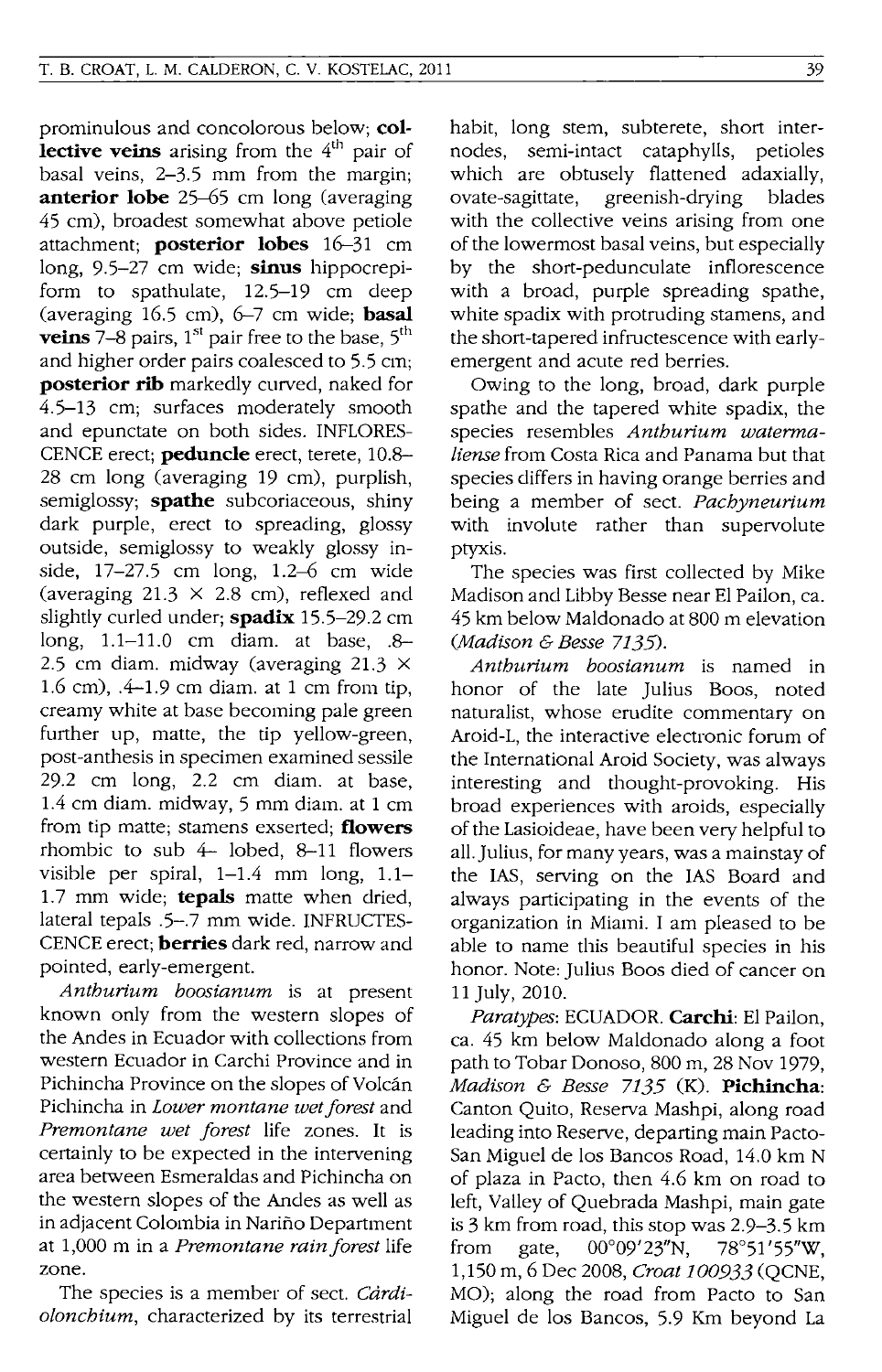Delicia (NE of La Delicia), 00°09'26"N. 78°49' 55''W, 1,482 m, 9 Sep 2007, *Croat*  98476 (QCNE, MO).

**Anthurium genferryae** Croat, **sp. nov.**  Type: ECUADOR. Pichincha: Pichincha, along road from Pacto to San Miguel de los Bancos, between La Delicia and Cielo Verde CImbabura), 10.9 km east of central plaza in Pacta, 5 km east of La Delicia; roadsides with relictual virgin forest,  $00^{\circ}09'35''N$ , 78°49'30"W, 1,574 m, 8 Sep 2007, T. *B. Croat* & *C. Ferry* 98439 (holotype, MO-6063767-68: isotypes, B, COL, F, K, MEXU, NY, QCNE, S, US). Figure 2.

Internodia brevia, 1.6-2.5 cm diam.; cataphyllae 15-37 cm longae; petiolus 60- 154 cm longus, 7-10 mm diam.; lamina ovato-sagittata, 41-83.2 cm longa, 19.5- 39 cm lata; nervis primariis lateralibus 8-21 utroque; spatha 9.5-25.5 cm longa.

Terrestrial on road bank; **stem** to greater than 1 m long; **internodes** short, 1.6- 2.5 cm diam. below apex, completely covered by cataphylls; **cataphylls** 15- 37 cm long (averaging 26.7 cm), tinged reddish persisting intact, 3-4 of the uppermost remaining green, the lower ones dark brown; **petioles** terete, 60-154 cm long (averaging 99 cm), medium green, weakly glossy, 7-10 mm diam.; **geniculum** 1.5- 4.3 cm long; **blades** narrowly ovate-sagittate, 41-83.2 cm long, 19.5-39 cm wide (averaging  $60 \times 27$  cm), 2.3 times longer than wide, .6 times as long as petioles, abruptly acuminate at apex, prominently lobed at base dark green, subcoriaceous, semiglossy to weakly glossy above, glossy and paler below, glandular-punctate on both surfaces, drying brownish above and below, margin convex, position of widest point above petiolar plexus but below middle; **anterior lobe** 36-70.5 cm long (averaging 51 cm), broadly rounded to almost straight along margins; **posterior lobes** 8-16.3 cm long, 7-15.6 cm wide, directed toward the base; **sinus** narrowly hippocrepiform, 6.3-13 cm deep (averaging 9.1 cm); **basal veins** 5 pairs, 1<sup>st</sup> pair free to base,  $2<sup>nd</sup>$  pair almost free to base,

3"1\_5th pairs fused 2.5 cm; **posterior ribs**  weakly curved, naked along sinus 2.5 cm; **midrib** narrowly rounded and slightly paler above, acutely 3-ribbed, paler and prominently raised below, drying bluntly acute above, narrowly rounded below, slightly paler on both surfaces; **primary lateral veins** 8-21 on both sides departing angle 54-60°, narrowly raised and slightly paler in valleys above, bluntly acute and paler below, drying concolorous and weakly raised above, bluntly acute and darker below; **tertiary veins** moderately obscure below, drying prominulous; **collective veins** arising from the 2<sup>nd</sup> or 3<sup>rd</sup> pairs of basal veins, 1-2 mm from margin; **upper surface** sparsely glandular-punctate; **lower surface** weakly glandularpunctate, (the glands larger and more abundant below). INFLORESCENCE erect, spreading; **peduncle** 40-109 cm long (averaging 68 cm), subterete with a sulcus below the spathe, drying dark yellowbrown, 6 mm diam.; **spathe** 9.5-25.5 cm long, 2.1-4.2 cm wide (averaging 15.2 X 3.0 cm), hooding. medium green and glossy outside, moderately paler and weakly glossy inside; **spadix** cylindroid, 15.3-16.1 cm long, .9-3.0 cm diam. at base (averaging  $9.5 \text{ cm} \times 1.9 \text{ cm}$ ), .9-3.0 cm diam. midway, .9-3 cm diam. at 1 cm from tip, creamy white, matte, the pistils early-emergent; **flowers** rhombic to sub 4-lobed, 13-20 flowers visible per spiral, 1.6-1.7 mm long, 1.7-1.9 mm wide; **tepals** with surface irregular and with pale inclusions, lateral tepals .8-1.0 mm wide; outer margin 2-3-sided. INFRUCTES-CENCE with tepals brown; pistils prominently protruding, becoming red as berries

*Anthurium genferryae* is endemic to Ecuador, known only from the western slopes of Volcan Pichincha at 1,619 to 1,741 m in a *Premontane wet forest* life zone.

The species is a member of sect. *Calomystrium* characterized by its terrestrial habit, short internodes, persistent, intact cataphylls, terete petioles, ovate-sagittate blades with the midrib acutely 3-ribbed below and the lower surface prominently dark-punctate as well as by its erect-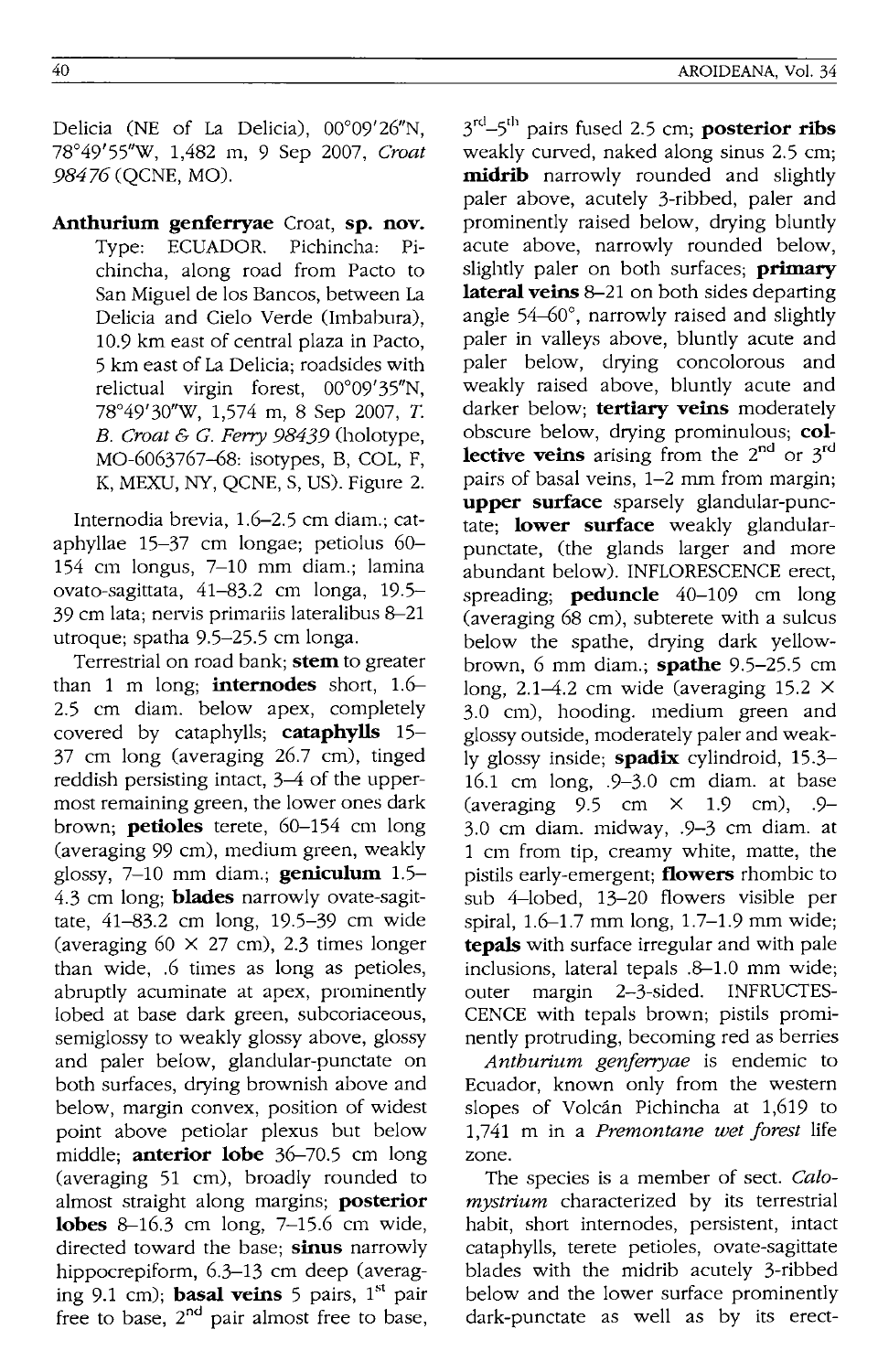

A-D. Anthurium genferryae Croat. (Croat 96352). A. Blade, abaxial surface. B. Fig. 2. Blade, adaxial surface. C. Stem showing cataphylls and base of petioles. D. Inflorescence showing spathe and spadix.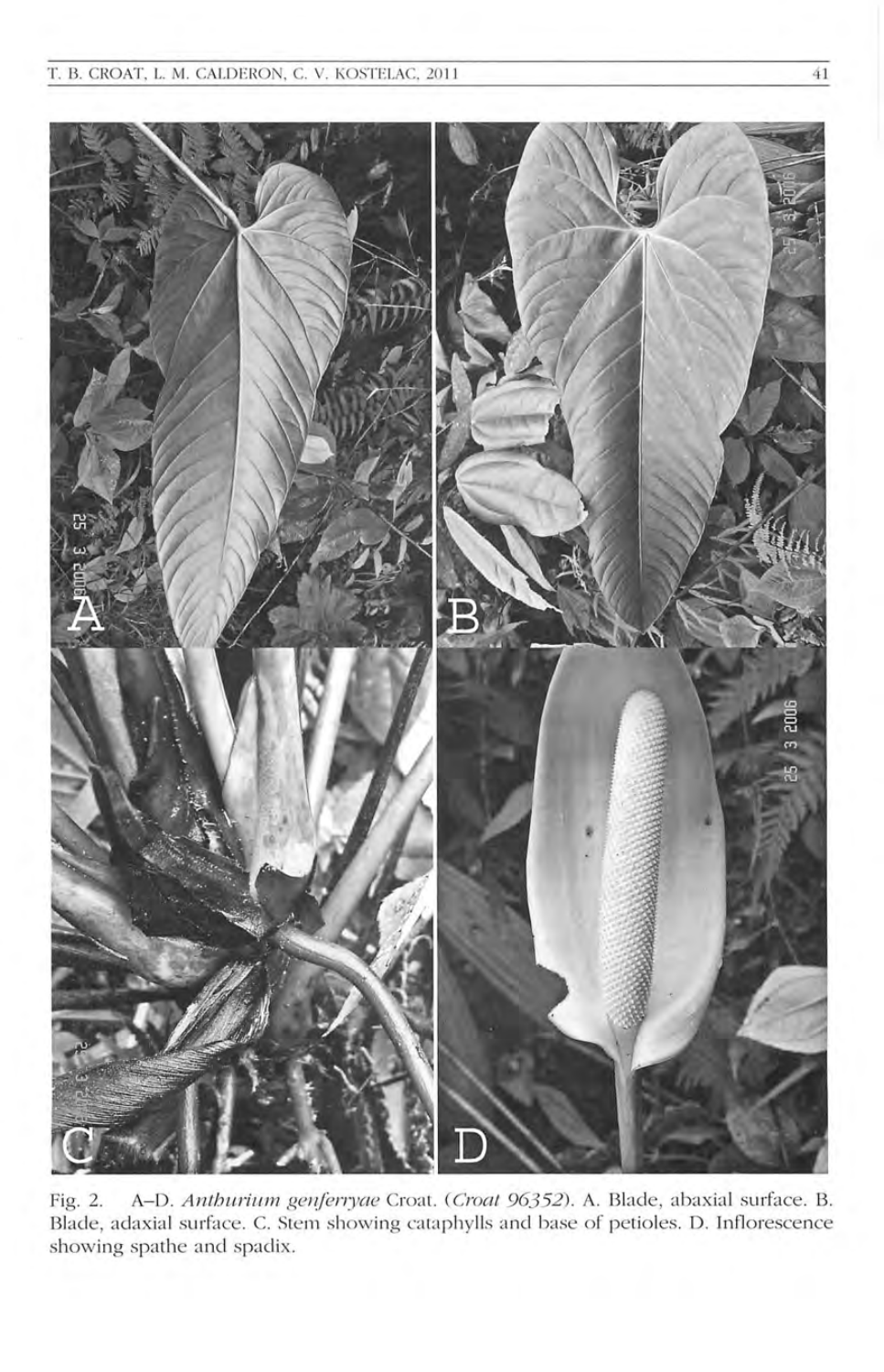hooding greenish white spathe and white cylindroid spadix with early emergent, white, acute pistils. The berries are white at the base and red at the apex.

*Anthurium genferryae* keys in the Lucid *Anthurium* key to *A. albidum* Sodiro, *A. obtusilobum* Schott and *A. plurisulcatum*  Sodiro. *Anthurium albidum* differs in having blades less than 30 cm long and 15 cm wide and with petioles less than 40 cm long; *A. obtusilobum* Schott differs in having the spathe reflexed, a spadix turning dark lavender to violet-purple after anthesis with the pistils not early-emergent and in lacking dark dots on the lower surface, and in having pale-linear cellular inclusions on both surfaces. *Anthurium plurisulcatum* differs in being a member of sect. *Belolonchium* with heavily ribbed petioles.

## **Etymology**

The specific epithet recognizes the contributions of Geneviève Ferry who has made valuable collections in northern South America

*Paratypes:* ECUADOR. **Pichincha:** along road between Pacto and Cielo Verde (Prov. Imbabura) on Ri6 Guayabamba, 10.2 km SW of Pacto, 34.8 km SW of Armenia junction with Nanegalito-Pto. Quito Hwy, 00009'42"N, 78°41'23''W, 1,619 m, *T.B. Croat,* C. *Davidso,* & S. *Davidson 96352*  (AAU, GB, HUA, MO, QCNE, USM); 96357 (MO, QCNE); along old road from Mindo to Tandayapa departing main asphalt road from Nanegalito to Puerto Quito just east of turn off to Mindo, .2 km from (north of) junction with main highway,  $00^{\circ}01'36''S$ 078°44' 56"w, 1,741 m, 16 Oct. 2007, *T.B. Croat, M. Carlsen* & *D. Levin* 99999 BRIT, CAS, DUKE, GH, M, MO, QCA, QCNE, SEL, YEN).

**Anthurium marleenianum** Croat, **sp. nov.** Type: ECUADOR. Pichincha: along road between Pacto to San Miguel de los Bancos, between La Delicia and Cielo Verde (Imbabura), 10.3 km E of plaza in Pacto, 00009'46"N, 78°49'27"W, 1,585 m, 7

Sep 2007, *T.B. Croat* & G. *Ferry 98417*  (holotype, MO-6192216: isotype, QCNE). Figure 3.

Internodia brevia, 3 cm diam.; cataphyllae 13 cm longae; petiolus 43-44 cm longus, .8-1.1 cm lata; lamina 62-73 cm longa, 17.5-21.4 cm lata; nervis primariis lateralibus 20-25 utroque; spatha 7.2 cm longa, 8 mm lata; spadix 13.8 cm longus, 1.9 cm diam.

Terrestrial; **internodes** short, densely rooted, 3 cm diam., **cataphylls** 13 cmlong, soon persisting as loose, pale fibers; **petioles** obtusely flattened and medium green, weakly glossy, 43-44 cm long, .8- 1.1 cm wide; **geniculum** 1.2-2 cm long; **blades** 62-73 cm long, 17.5-21.4 cm wide, 3.4-3.5 times longer than wide, .6 times longer than petiole, subcoriaceous, dark green and matte-subvelvety above, moderately paler and semiglossy below, eglandular, drying greenish above and below; **midrib** narrowly rounded and paler above more narrowly so toward apex, narrowly triangular and paler below with acute medial rib and paler below; **primary lateral veins** 20-25 on both sides, weakly raised, narrowly rounded and concolorous above, weakly raised and dark below, departing angle 72-75°; **tertiary veins**  not visible; **collective veins** 8-10 mm from the margin, sunken above, raised below, drying yellowish green, originating only from basal veins; **upper surface** upon magnification moderately glossy, minutely areolate with short pale linear to punctuation cellular inclusions; **lower surface**  glossy at magnification, moderately smooth. INFLORESCENCE reclining on ground; **peduncle** purple, 73 cm long, 9 mm diam.; **spathe** medium green, pale outside and inside, reflexed-spreading, 7.2 cm long, 8 mm wide; **spadix** cylindroid, 13.8 cm long, 1.9 cm diam. at base, 1.8 cm diam. midway, 1.5 cm diam. at 1 cm from tip, drying pale yellowish-green; tepals lateral tepals 1 mm-1.7 mm wide; outer margin 2 sided; INFRUCTESCENCE **fruits** green, protruding, immature.

*Anthurium marleenianum* is endemic to Ecuador, known only from the type locality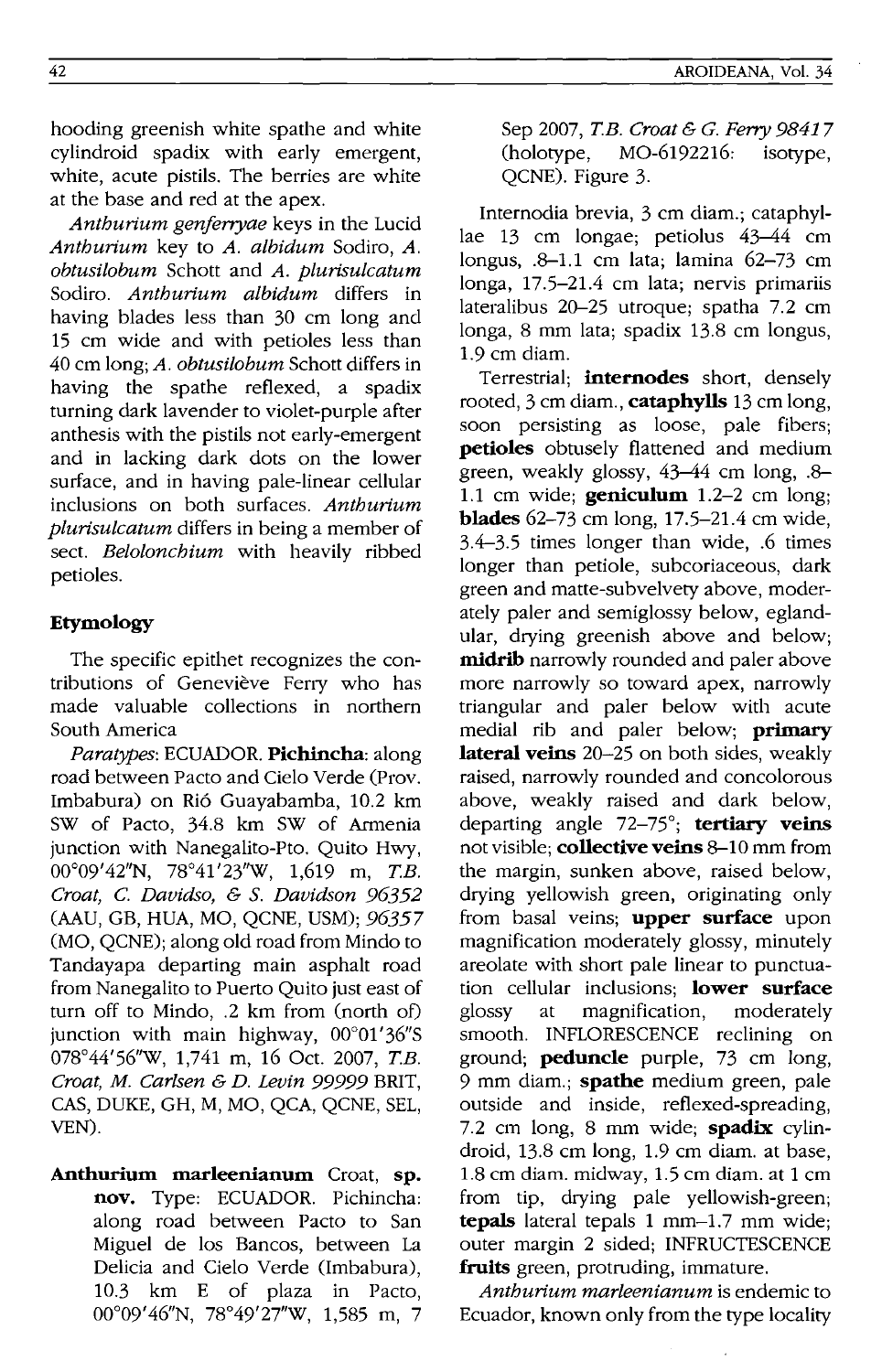

A-D. Anthurium marleenianum Croat. (Croat 98417). A. Habit. B. Stem showing Fig. 3. cataphylls and base of petioles. C. Inflorescence, close-up. D. Herbarium specimen.